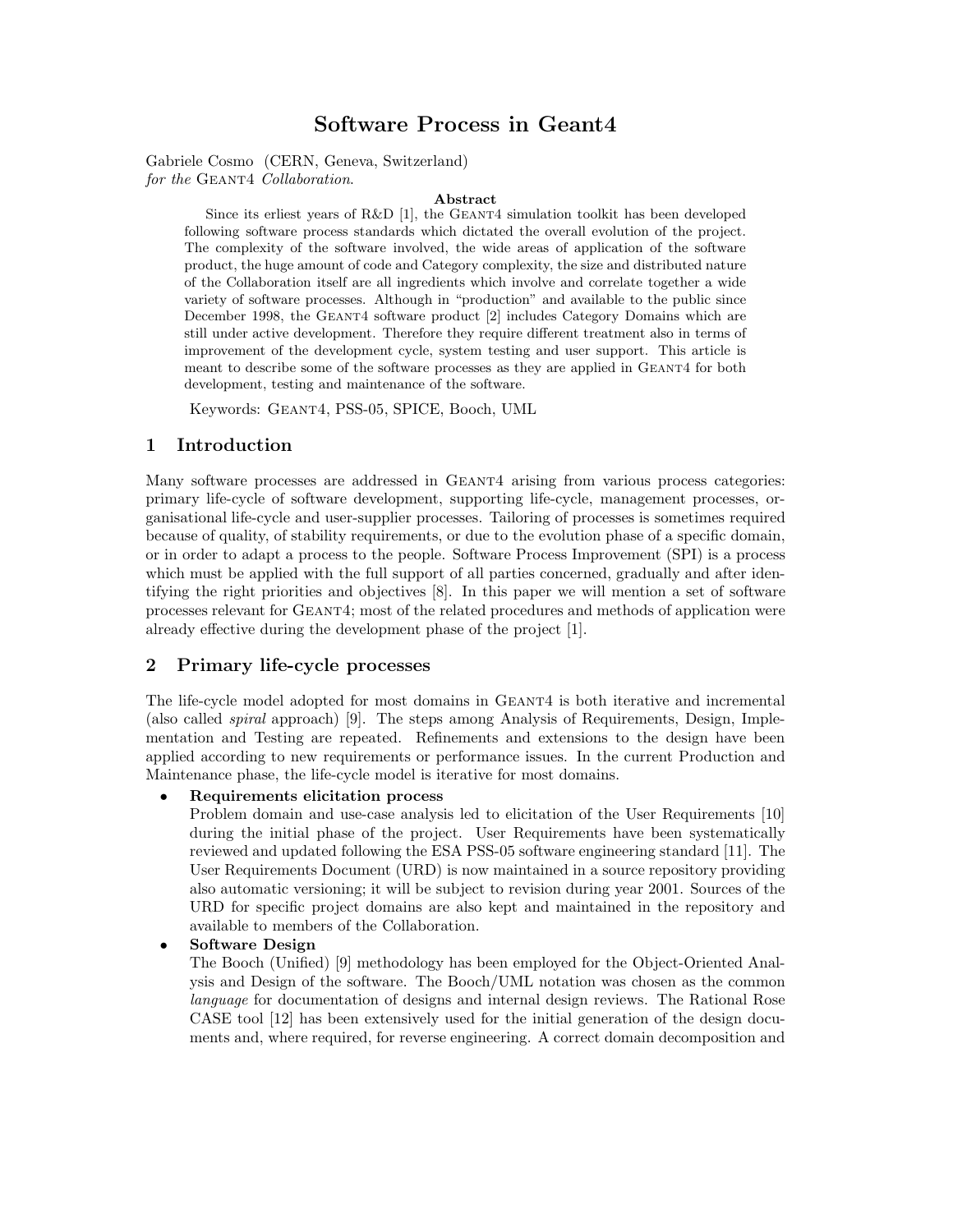a well considered set of dependencies (avoiding circular use relationships), allow working groups associated to each Category domain to work largely in parallel, establishing also a hierarchy for delivery. Standard documents provided for architectural and detailed design are: the class *Category Diagram*, *Class Diagrams*, *Scenario Diagrams* and *Class Specifications*.

#### *•* **Software Construction**

Programming and coding guidelines [13] were adopted since the beginning. It was felt important not to impose too fixed rules or style-conventions, but just flexible and adequate guidelines basically dealing with adhesion to the object oriented paradigm (data-hiding, encapsulation, etc.), performance, and portability of the software. Packaging of the software strictly follows the domain decomposition into Categories and sub-Categories which resulted from the design process. Wherever applicable, classes defining interfaces are packaged in sub-Categories separately from the concrete classes implementing such interfaces. In such a way, classes beloging to a Category collaborate to provide a set of services in a re-usable way.

#### *•* **Software Integration and Unit Testing**

System aggregates that can be tested together are identified according to the dependency structure of Categories. Related tests are regularly monitored as part of the routine testing procedures [17]. Unit testing is performed indipendently within each Category or sub-Category, trying to maximize coverage as much as possible.

#### *•* **System Testing, Acceptance and Releasing**

System Testing activity is deployed by a specialised team, the System Testing Team (STT). Procedures for testing [17] and releasing [18] are defined and strictly applied. The release procedure foresees that tags for the various Categories are submitted in groups where the order follows the dependency structure defined by the class Category Diagram. Acceptance tests which are also included in routine system tests are built and run separately by the Release Manager during the release phase. Public releases are scheduled twice a year at fixed dates. Bug-fixes are collected and periodically made available as public patches or minor releases.

### *•* **Software Maintenance**

In order to achieve maintainable software and ensure its quality, the adoption of standards, wherever possible, is promoted. Encapsulation of components is maximised, interdependency and unit complexity is minimised. We try to assure portability of the software by constantly monitoring the evolution of compilers on different system architectures, and by avoiding adoption of system-dependent solutions or not portable language features. Traceability of updates, extensions and bug-fixes to the code are assured by means of maintaining ad-hoc history files, regularly tagging the code and by trying to disentangle routine development from bug-fix updates [18].

### *•* **User Support, Distribution**

The terms of the User Support in GEANT4 are defined in the article 2 of the Memorandum of Understanding (MoU) [3] document. Contact persons for each working group are nominated and are responsible for managing and resolving problem reports submitted by users through the WWW by means of the Geant4 Problem Tracking System [24], based on a customised version of Bugzilla [26]. The Geant4 WWW site [2] also provides on-line documentation, a FAQ page and the list of contact persons for each Working Group domain. A public User Forum based on Hypernews [25] has been recently set up.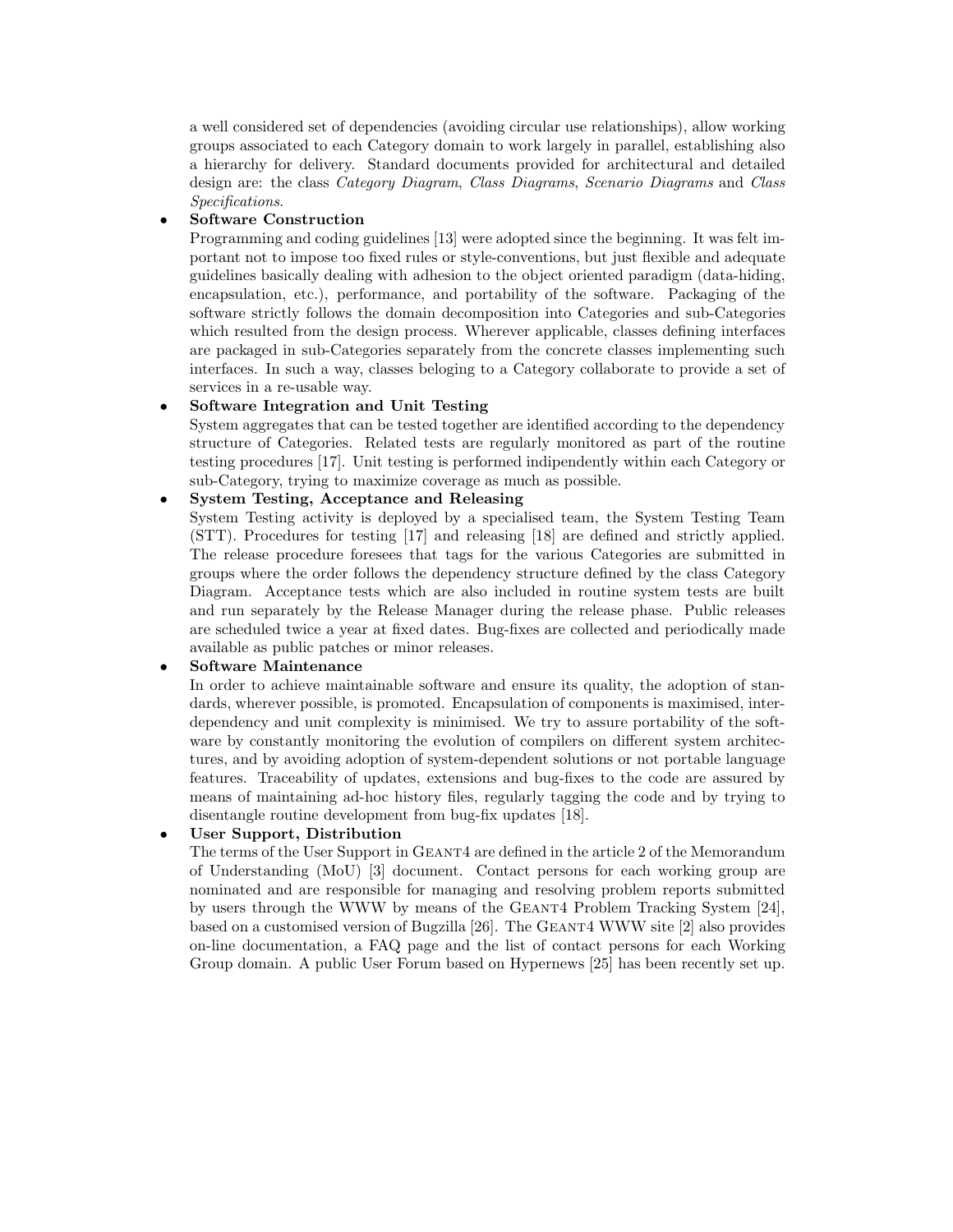# **3 Supporting life-cycle processes**

### *•* **Documentation**

As user documentation [19], GEANT4 provides six documents (available on-line from WWW) addressing inherently different topics and levels of expertise. User examples distributed with the toolkit are referenced in the documentation in form of a self-tutorial, with different levels of detail from "novice" to "advanced" applications. A Training Kit Tutorial, documents, papers, publications and much more is also available from the Geant4 WWW site [2].

# *•* **Configuration and Change Management**

- **–** *Software Configuration Management*: A server for software and documentation repositories is in place; it is based on CVS [20] as basic tool for concurrent version management. The code and documents in the repositories are accessible to members of the Collaboration through AFS [21] at CERN and also through "pserver" read/write access.
- **–** *Tagging and Versioning*: Category coordinators have the responsibility of managing the development within their Categories and provide tags for testing and releases following well specified rules [18]. The STT will then run the system tests for the supported architectures. The Bonsai [26] tool is used as database to automatically detect any new tag introduced into CVS. A global reference tag is provided every month, including all tags which passed system validation tests. The tag is announced and made available to developers and collaborating Institutes for development. User documentation is tagged according to the public releases.

# *•* **Quality Assurance and Measurement**

Code walk-throughs are periodically performed through specialized tools for monitoring against violations of established coding rules. The CodeWizard tool [14] is used; an automatic mechanism for submitting code filtering for unit Categories has been put in place and is available to Geant4 developers. Checks on run-time memory management are regularly performed before each public release; tools like  $\text{Insure++}$  [15] and SUN Workshop [16] are used over selected test-bed applications. Checks for violations of the dependency structure of Categories at macro level are performed periodically and correspondance with the main class Category Diagram is monitored. Performance monitoring on selected test-bed applications is applied at unit level for Categories where performance is critical.

### *•* **Verification and Validation**

At macro level, the dependency structure of Categories is verified against the main class Category Diagram taken as reference. General functionalities of the Toolkit are verified at every new revision of the URD [10]. Verifications of functionalities and coverage at unit level are under responsibility of each Category Coordinator, as well as unit tests and validation of new developments or fixes. New development is validated by the STT once all system integration tests have been successfully performed, provided that, in collaboration with Category Coordinators, system tests have been extended to cover also the new introduced functionalities.

# **4 Organisational life-cycle processes**

### *•* **Project Tasks Management**

Management of the project is under control of the GEANT4 Collaboration as specified and dictated in the Geant4 Memorandum of Understanding [3]. Geant 4 is organised in working groups; each working group is responsible for one specific domain of the toolkit